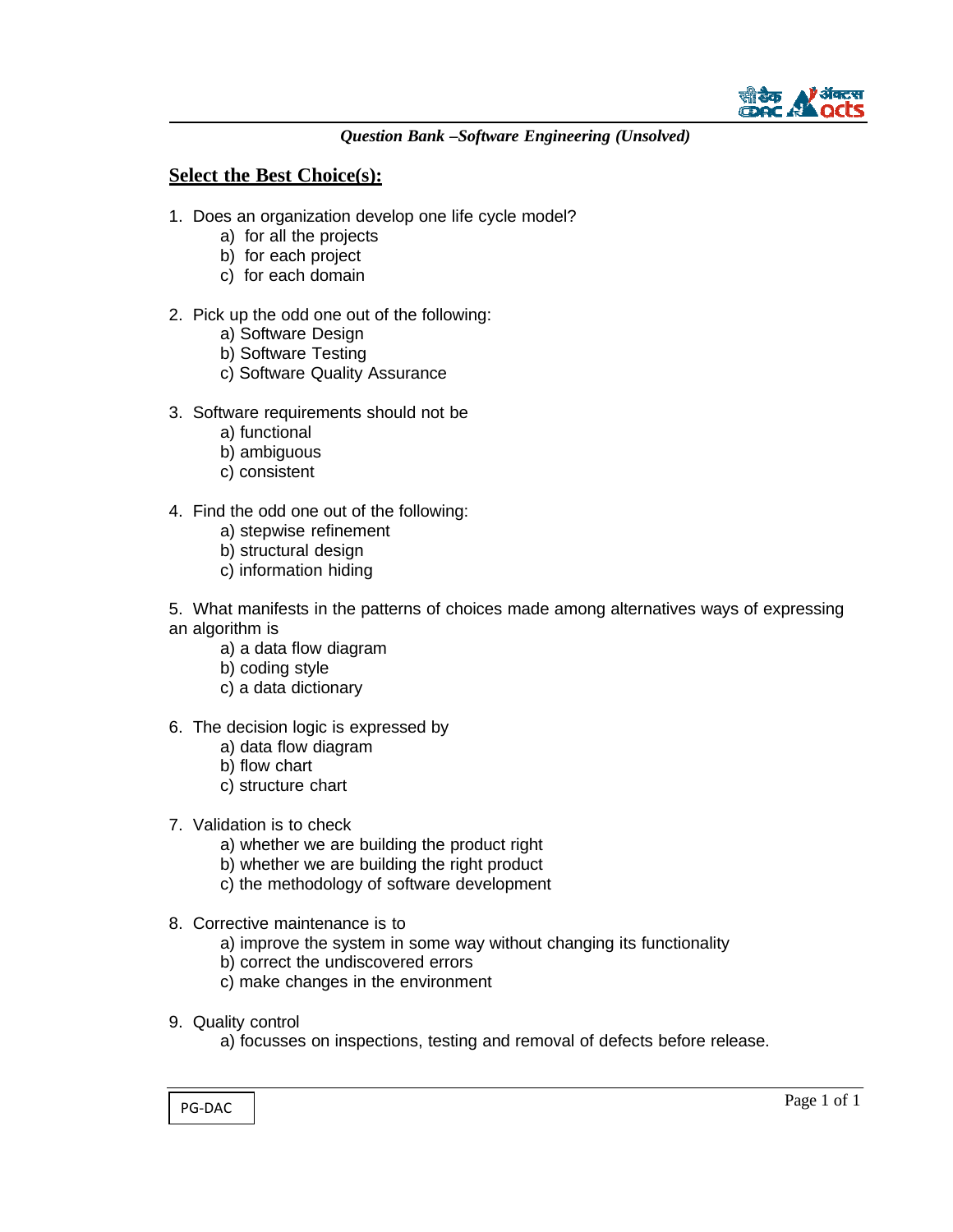

### *Question Bank –Software Engineering (Unsolved)*

b) is a set of planned and systematic actions to provide confidence that a product or service will satisfy given requirements for quality.

- c) is to check the system for its interface errors.
- 10. Capability maturity model
	- a) gives prescription for software process
	- b) states what activities are necessary for success
	- c) describes how activities are to be performed
- 11. Which software development model incorporates risk managaement ?
	- a) waterfall model
	- b) spiral model
	- c) incremental model
- 12. Analysis phase is
	- a) not to actually solve the problem
	- b) not to determine exactly what must be done to solve the problem
	- c) to move quickly to program design
- 13. A data flow diagram is not a
	- a) logical model of a system
	- b) good guide to a system
	- c) representation of a physical system
- 14. Four important characteristics of a software product are
	- a) dependability, usability, reliability, robustness
	- b) maintainability, dependability, efficiency, usability
	- c) Supportability, maintainability, visibility, rapididty
- 15. Object models
	- a) should include details of the individual objects in the system
	- b) are part of design

c) are natural ways of reflecting the real world entities that are manipulated by the system.

- 16. Pick up the odd one out of the following:
	- a) data flow design
	- b) object identification
	- c) structural decomposition
- 17. Pick up one of the testing methods given below that is part of white-box testing:
	- a) Equivalence partitioning
	- b) boundary value analysis
	- c) basis path testing
- 18. The three classes of interface errors are: a) interface misuse, interface misunderstanding, timing errors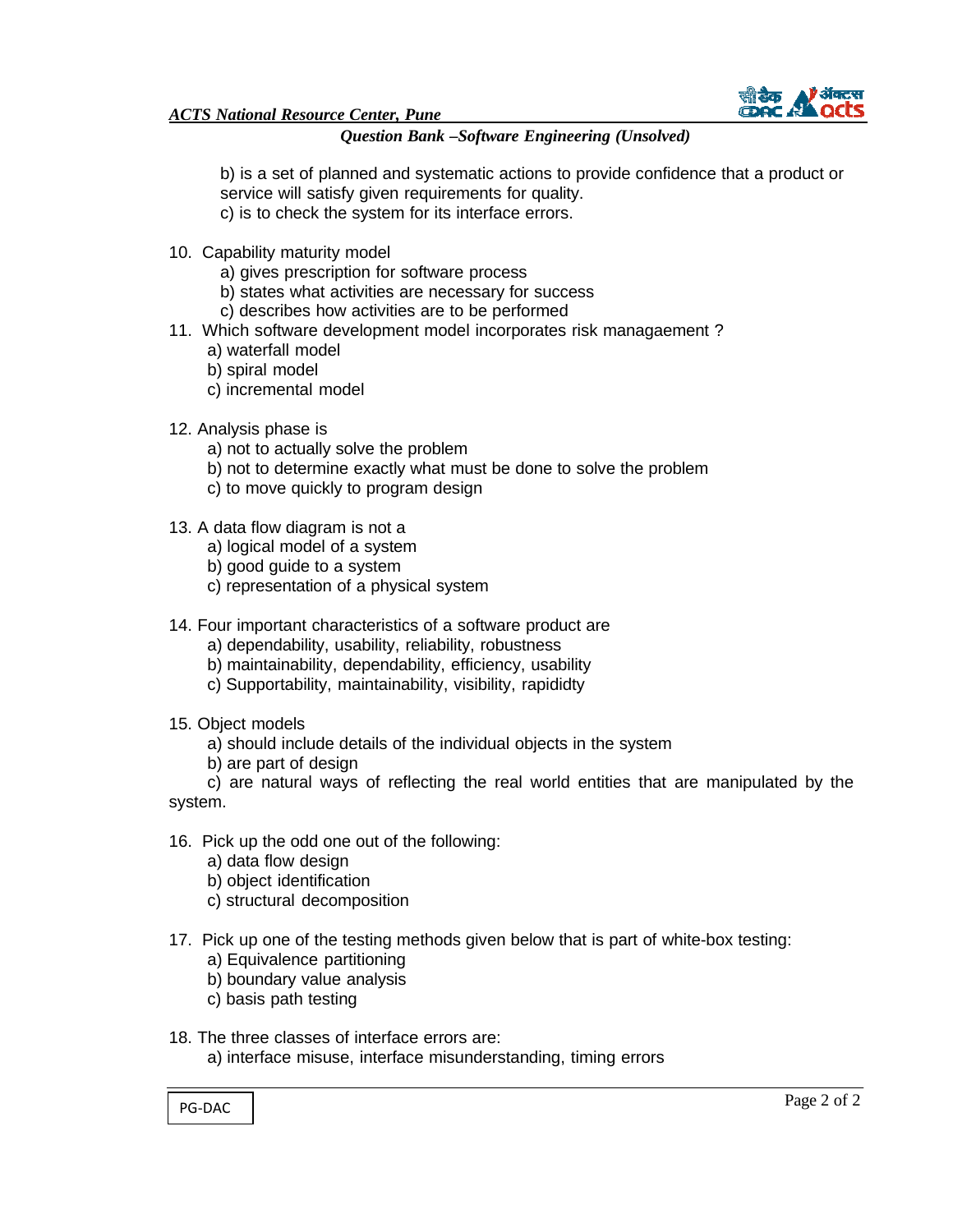

### *Question Bank –Software Engineering (Unsolved)*

b) interface misunderstanding, interface coupling, data transfer errors c) interface coupling, timing errors, interface parameter errors

- 19. Find the activity which is not part of version management
	- a) controlled change
	- b) storage management
	- c) coding standard
- 20. Which is the non-technical factor of maintenance cost?
	- a) program age
	- b) prgramming style
	- c) program validation
- 21. Pick up the odd one out of the following process models
	- a) Component assembly model
	- b) Incremental model
	- c) Spiral model
- 22. Software quality assurance is
	- a) a multitiered testing strategy
		- b) a measurement and reporting mechanism
		- c) an activity that is applied throughout the software process.
- 23. Verification is to check
	- a) whether we are building the right product
	- b) whether we are building the product right
	- c) neither of the above
- 24. Adaptive maintenance is
	- a) to improve the system in some way without changing its functionality.
	- b) the maintenance due to the changes in the environment.
	- c) the correction of undiscovered system errors.
- 25. Most common but least effective way of debugging is
	- a) brute force
	- b) backtracking
	- c) cause elimination
- 26. Equivalence paritioning is
	- a) a white-box testing method
	- b) a black-box testing method
	- c) neither white-box nor black-box testing method
- 27 Pick up the correct sequence of processes
	- a) Requirements, Analysis, Test case design, Design
	- b) Requirements, Test case design, Analysis, Design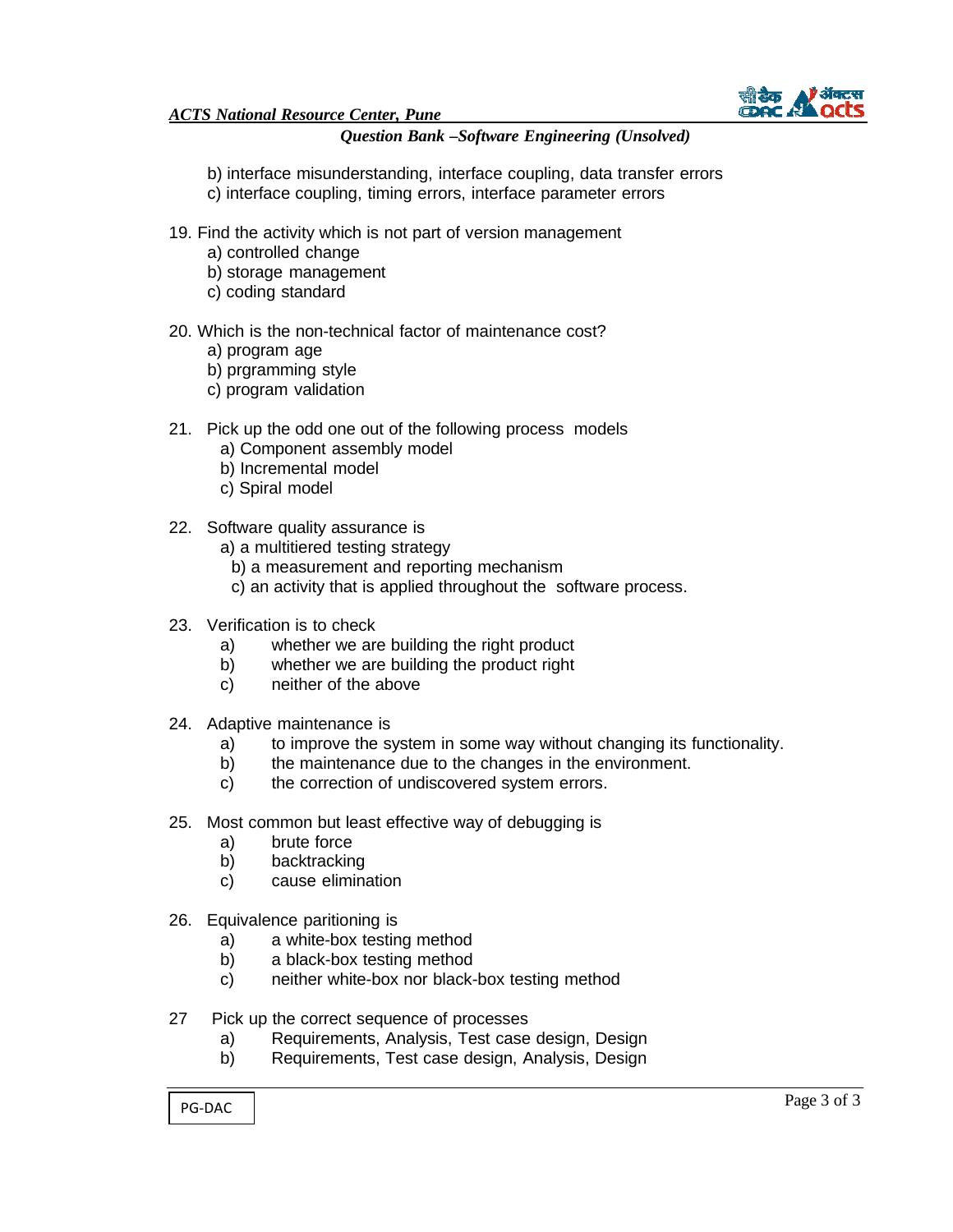



- c) Requirements, Analysis, Design, Test case design
- 28. Doing what is said one would do, is the definition for
	- a) reliability
	- b) quality
	- c) software plan

## 29. The typical elements of the requirements engineering process are

- i) Problem analysis
- ii) software design
- iii) Analysis of staffing needs
- iv) External behavior specification
- A) i and iv
- B) ii and iii
- C) i, iii and iv
- D) i, ii and iii

### 30. In object models, information hiding conceals

- A) Operations
- B) Attributes
- C) methods
- D) state and behavior
- 31. The elements of the software architecture of a computing systems include
	- i) software components
	- ii) class diagrams
	- iii) connectors expressing relationships between software components
	- iv) entity relationship diagram
	- A) i and ii
	- B) i and iii
	- C) i, iii and iv
	- D) i, ii, iii and iv

32. Which of the following types of test plans is most likely to arise form the requirements specification process?

- A) system integration test plan
- B) acceptance test plan
- C) sub-system integration test plan
- D) module test plan

33. In object-orientation, polymorphism means

- A) There can be many objects in the design
- B) Methods can be changed in many ways<br>C) Many objects can be instantiated of a cla
- Many objects can be instantiated of a class
- D) Objects can implement the same method in many ways.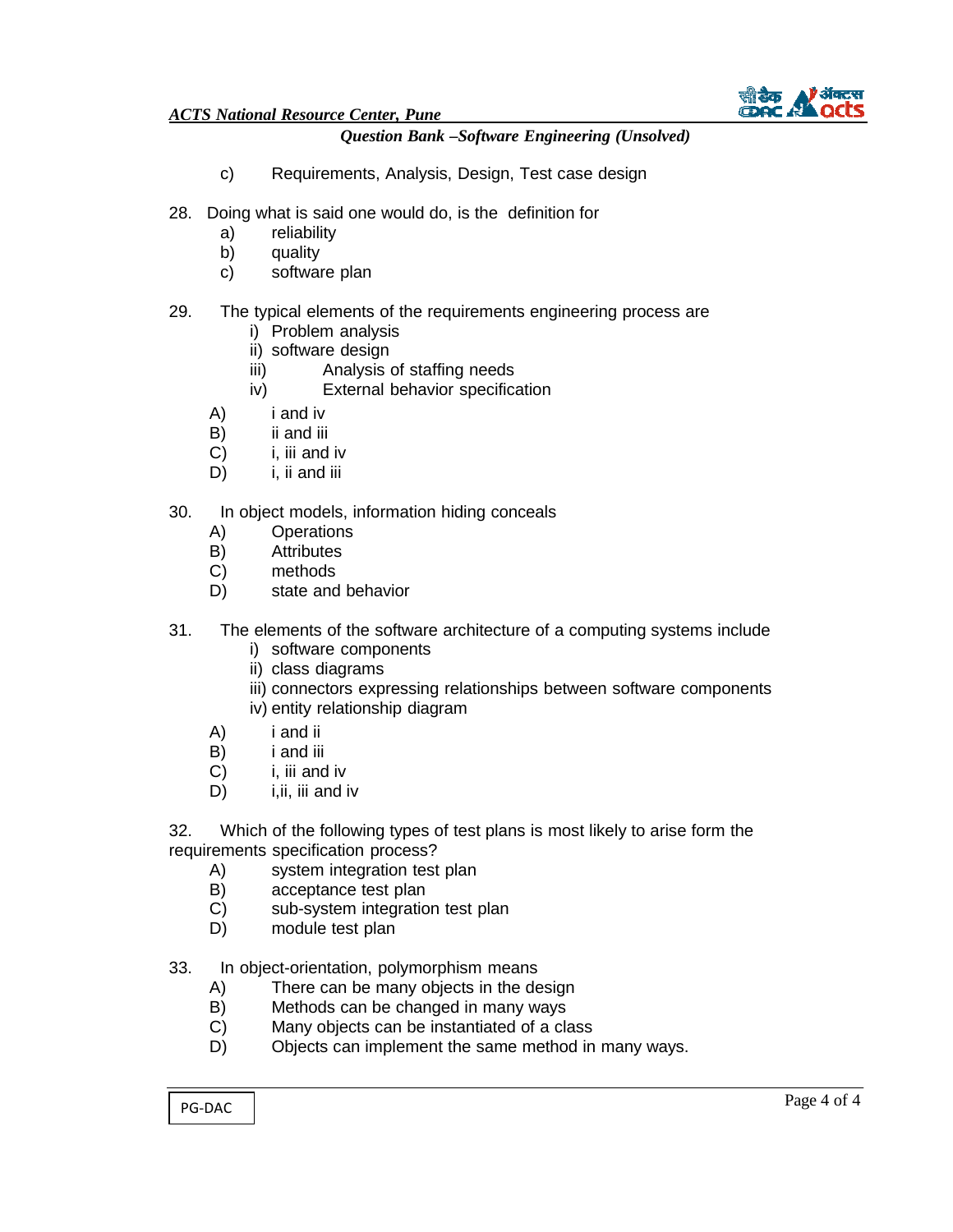

# **Fill in the blanks :**

- 1. **is an iterative process through which the requirements are translated into**
- a "blueprint" for constructing the software.
- 2. The sooner you begin help is the longer it will take to get done.

## **Answers the followings in brief:**

- 1. Explain the concept of black box.
- 2. What are the qualities of software?
- 3. Give the various steps in prototyping.
- 4. What are the various fact-finding Techniques?
- 5. What are the types of decision tables?
- 6. What are the structures of Structured English?
- 7. Give a brief note on acceptance testing.
- 8. Define coupling and cohesion.
- 9. What is maintenance? Explain about various types of maintenance.
- 10. Differentiate between Decision Tree and Decision Table.
- 11. Give the coding guidelines.
- 12. Give the debugging approaches.
- 13. Why Software doesn't wear out.
- 15. Explain about Dos and Don'ts of good coding style.
- 16. Give the contents of SRS document.
- 17. Explain briefly about SEI CMM.
- 18. What is feasibility study? Explain about various aspects of feasibility.
- 19. Define normalization and explain about first three normal forms.
- 20. What is changeover? What are the types of changeover
- 21. Differentiate between Black Box and White Box testing
- 22. Explain about Interview as a Fact Finding technique
- 23. What are the various factors that influence software cost-estimation.
- 24. Write a short note on Structured charts.
- 25. Explain about the various concepts of a system.
- 26. Give Salient features of CASE tools.

27. Explain about various stages of software Development according to classical life cycle.

## **Answers the followings in detail:**

1. Compare and contrast the two life cycle models viz. Waterfall and Spiral models. (Mention at least three distinct aspects).

- 2. State the importance of requirements management in a software development
- 3. Discuss and compare the coupling and cohesion in software design

4. Discuss the trade-off between error checking execution time / memory space overhead. How can the overhead be reduced or eliminated?

5. Give some reasons for using global variables than parameters. What are the potential problems created by the use of global variables?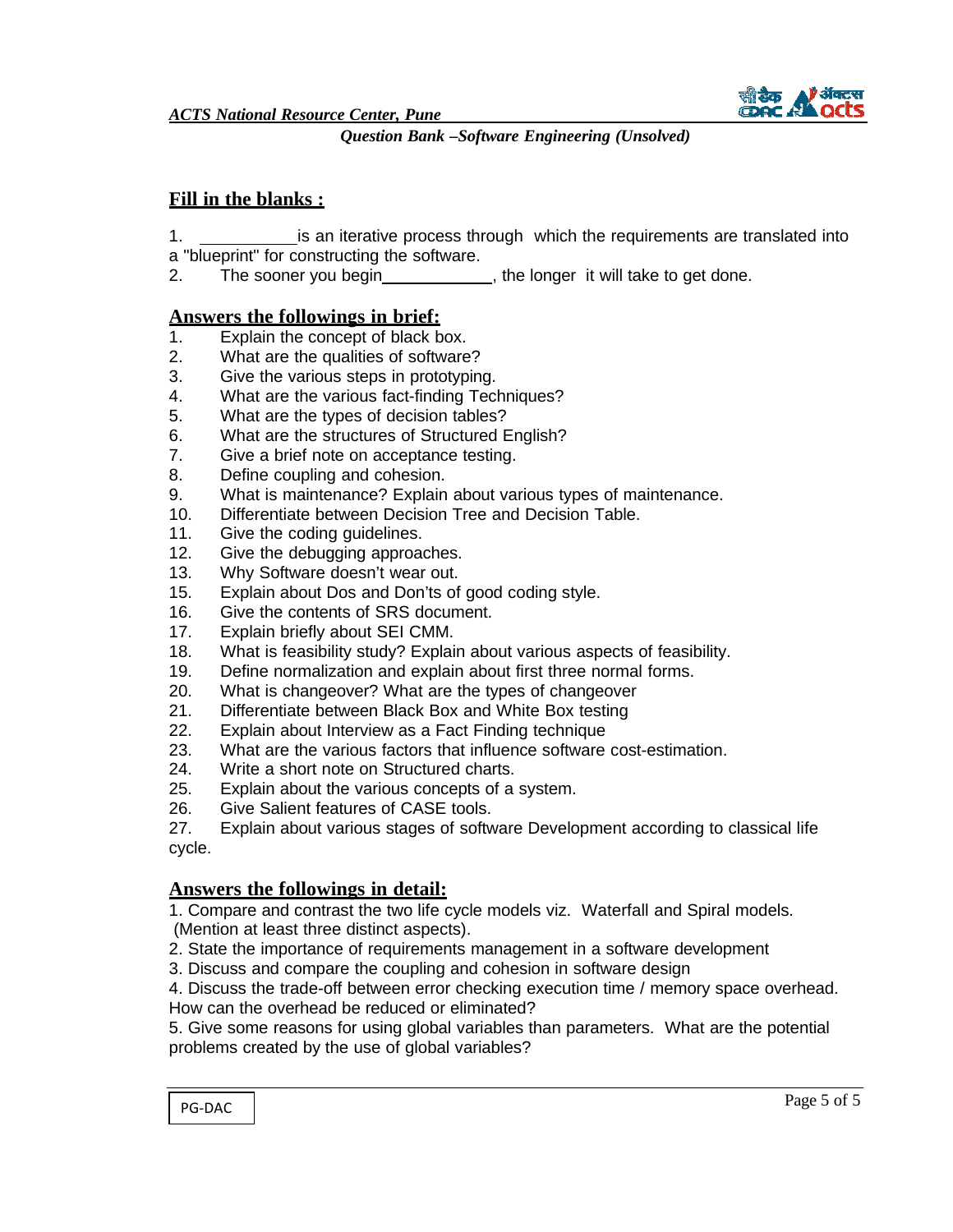

## *Question Bank –Software Engineering (Unsolved)*

6. Develop test plan for the library management system (List at least three test cases).

7. Explain why it is very difficult to produce a complete and consistent set of requirements.

8. Discuss the differences between object-oriented and function-oriented design strategies

9. Explain why maximising cohesion and minimising coupling leads to more maintainable systems

10. Show using a small example, why it is practically impossible to exhaustively test a code.

11. List at least five distinct tests to exercise the various features of the Powerpoint software used for slide preperation and projection.

12. State the importance of requirements management in a software development

13. Develop a high level data flow diagram for an airline reservation system

14. Discuss the trade-off between error checking execution time / memory space overhead. How can the overhead be reduced or eliminated?

15. Give some reasons for using global variables than parameters. What are the potential problems created by the use of global variables?

16. Develop test plan for the library management system (List at least five test cases).

17. Rewrite the following requirements so that they may be objectively validated. You may make any reasonable assumptions about the requirements.

a) The software system should provide acceptable performance under maximum load conditions

b) Structured programming should be used for program development

c) The software must be developed in such a way that it can be used by inexperienced users.

18. Model the data processing which might take place in an electronic mail system that can send and receive messages from remote computers.

19. Discuss the advantages of incremental model as compared to water fall model.

20. Can a program be correct and still not be reliable ? Explain

21. Discuss how you would approach the top-down design of a software system.

22. Discuss the advantages and disadvantages of using the "antibugging" technique to provide built-in debugging assistance to uncover errors.

23. Discuss at least three reasons that would highlight the importance of software maintenance.

24. Compare and contrast the white-box and black-box testing methods.

25. Discuss the importance of documentation in software development.

26. Discuss the pros and cons of the COCOMO model for cost estimation

27. Make a structure chart for the following:

Given an array of integers, arrange them in ascending order using quick sort method.

28. Develop a software review checklist for use by the designer and the implementor. What issues are important to each of these roles?

29. Develop a high-level data flow diagram and a structure chart for an airline reservation system.

30. Develop an architecture and also flow diagrams (up to 2 levels) for the following: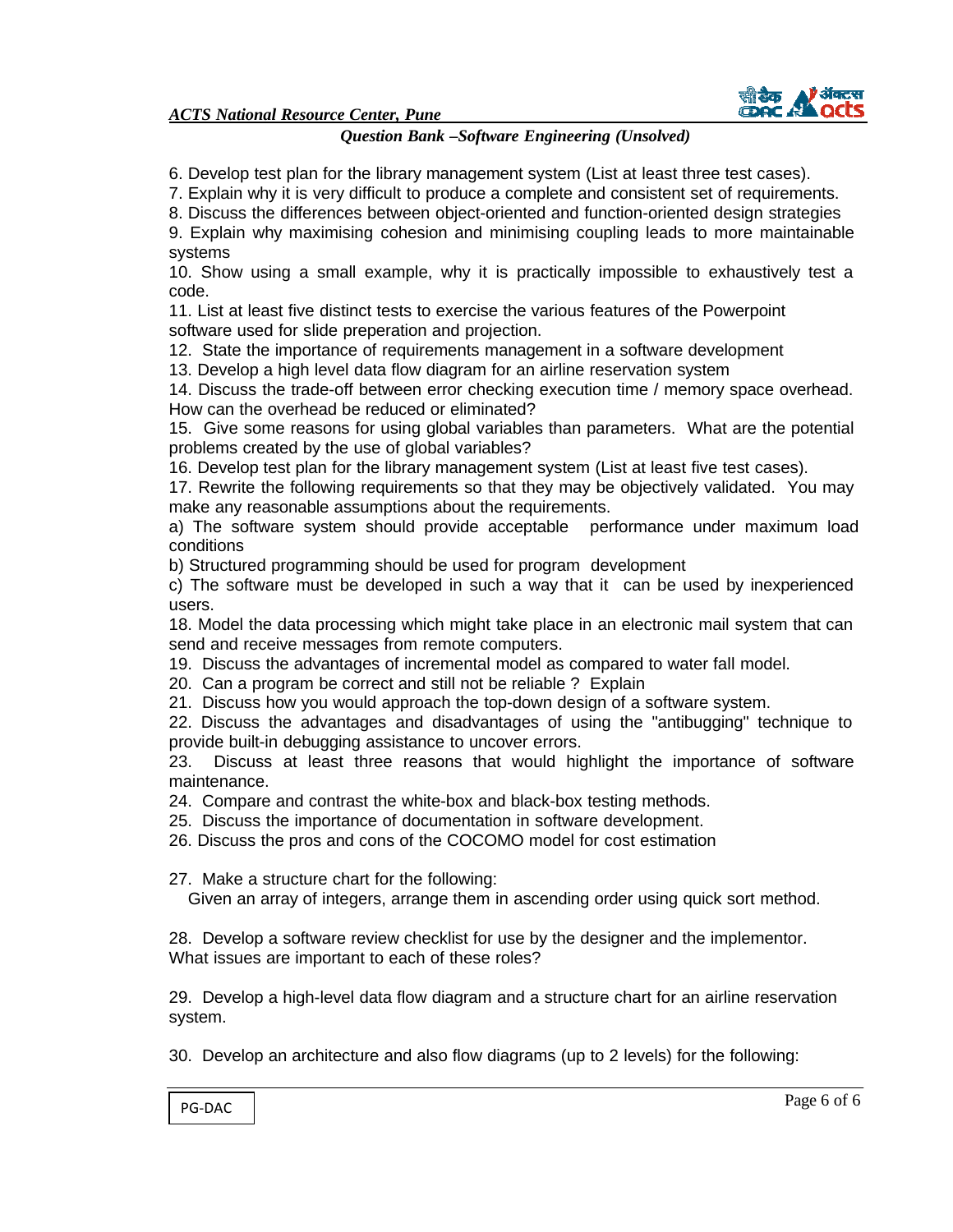

"Consider the automation of the transaction at the registration counter of a post-office. A scanner is provided to capture the "from" and "to" addresses from the envelop. The clerk uses your software to issue receipts to the customers. This is expected to reduce the waiting time at the counter."

31. Suppose that a 50-KDSI (Thousands of delivered source instructions) application program can be purchased for Rs. 2,000,000/-. Assuming that your in-house programmers cost Rs.30,000/- per programmer month (including overheads), would it be more cost effective to buy the product or to build it ?

32. A Manager decides to use the reports of code inspections as an input to the staff appraisal process. These reports show who made and who discovered program errors. Is this ethical managerial behaviour? Would it be ethical if the staff were informed in advance that this would happen? What difference might it make to the inspection process?

33. Apply a "stepwise refinement process" to develop three different levels of procedural abstraction for developing a cheque writer that, given a numeric rupees amount, will print the amount in words that is normally required on a cheque.

34. Derive a set of test cases for a code which sorts arrays of integers. Draw a flow graph for an algorithm of your choice and derive its cyclomatic complexities

35. A university intends to procure an integrated student management system holding all details of registered students including personal information, courses taken, and examination marks achieved. The alternative approaches to be adopted are either

a) buy a database management system and develop an in-house system based on this database.

b) buy a system from another university and modify it to local requirements

c) join a consortium of other universities, establish a common set of requirements and contract a software home to develop a single system for all of the universities in the consortium. Identify two possible risks in each of these strategies.

36. Consider the error messages produced by MS-DOS or UNIX or WINDOWS operating system. Suggest how they might be improved.

37. Develop at least two levels of procedural abstraction for implementing the savings bank transactions in a banking system.

38. Draw a flow graph for the following and find its cyclomatic complexity : Given 1000 numbers, arrange them in ascending order using any one of the sorting methods.

39. Design test cases for the following problem : Given a quadratic equation, solve it to find the roots.

40. Oxford College of Commerce is an undergraduate college. The college receives sufficiently large number of application for admission to FY, SY and TY B. Com. classes.